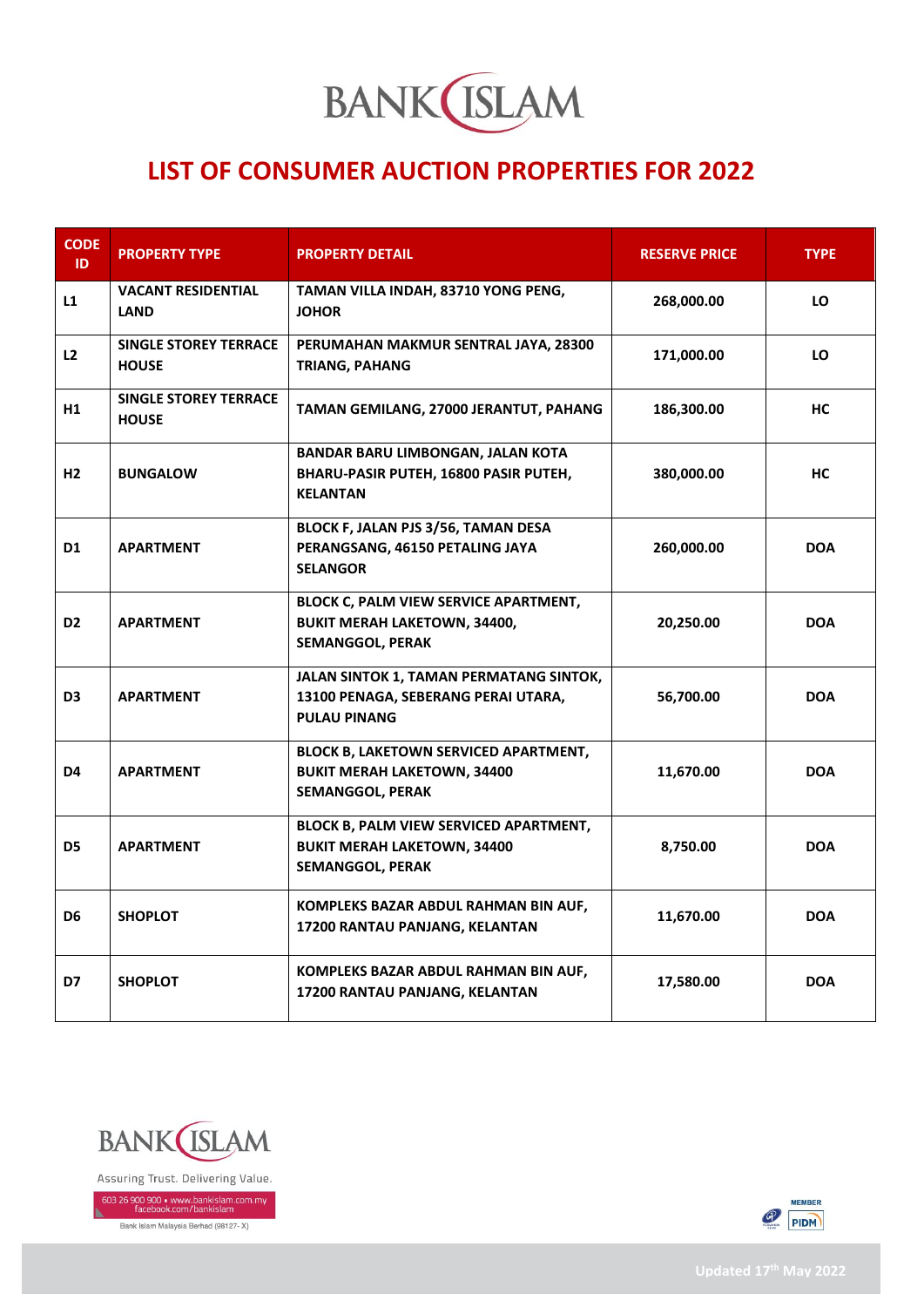| <b>CODE</b><br>ID | <b>PROPERTY TYPE</b>                         | <b>PROPERTY DETAIL</b>                                                                                         | <b>RESERVE PRICE</b> | <b>TYPE</b> |
|-------------------|----------------------------------------------|----------------------------------------------------------------------------------------------------------------|----------------------|-------------|
| D8                | <b>SHOPLOT</b>                               | KOMPLEKS BAZAR ABDUL RAHMAN BIN AUF,<br>17200 RANTAU PANJANG, KELANTAN                                         | 16,560.00            | <b>DOA</b>  |
| D <sub>9</sub>    | <b>APARTMENT</b>                             | <b>BLOCK C, PALM VIEW SERVICE APARTMENT,</b><br><b>BUKIT MERAH LAKETOWN, 34400,</b><br><b>SEMANGGOL, PERAK</b> | 16,407.00            | <b>DOA</b>  |
| <b>D10</b>        | <b>APARTMENT</b>                             | BLOCK B, PALM VIEW SERVICED APARTMENT,<br><b>BUKIT MERAH LAKETOWN, 34400</b><br><b>SEMANGGOL, PERAK</b>        | 16,407.00            | <b>DOA</b>  |
| D11               | <b>APARTMENT</b>                             | BLOK A, LAKETOWN SERVICED APARTMENTS,<br><b>BUKIT MERAH LAKETOWN, 34400</b><br><b>SEMANGGOL, PERAK</b>         | 22,500.00            | <b>DOA</b>  |
| D <sub>12</sub>   | <b>APARTMENT</b>                             | <b>BLOCK B, LAKETOWN SERVICED APARTMENT,</b><br><b>BUKIT MERAH LAKETOWN, 34400</b><br><b>SEMANGGOL, PERAK</b>  | 22,500.00            | <b>DOA</b>  |
| <b>H3</b>         | <b>TERRACE HOUSE</b>                         | JALAN USJ 9/3D, 47620, SUBANG JAYA,<br><b>SELANGOR</b>                                                         | 740,000.00           | НC          |
| <b>H4</b>         | <b>RESIDENTAL LAND</b>                       | KAMPUNG TOK BARAT, PASIR PUTEH, 26090<br><b>KELANTAN</b>                                                       | 204,703.20           | HC          |
| L3                | <b>SINGLE STOREY SEMI</b><br><b>DETACHED</b> | CASA SURYA, KIJAL, 24100 KEMAMAN,<br><b>TERENGGANU</b>                                                         | 440,000.00           | LO          |
| D13               | <b>TERRACE HOUSE</b>                         | RPR BANDAR BARU SEMARIANG, JALAN<br>SULTAN TENGAH 93050 KUCHING SARAWAK                                        | 130,000.00           | <b>DOA</b>  |
| D14               | <b>APARTMENT</b>                             | PANGSAPURI CEMPAKA, JALAN SM 6, TAMAN<br>SALAK MAJU, 43900 SEPANG, SELANGOR                                    | 202,500.00           | <b>DOA</b>  |
| D <sub>15</sub>   | <b>APARTMENT</b>                             | <b>MELINSUNG SUMMER BAY RESORT, 89600</b><br>PAPAR, SABAH                                                      | 108,260.00           | <b>DOA</b>  |
| D <sub>16</sub>   | <b>APARTMENT</b>                             | PANGSAPURI BAHTERA JALAN SIDANG MOHD<br>NOR, 42920 PULAU INDAH, SELANGOR                                       | 21,870.00            | <b>DOA</b>  |
| <b>D17</b>        | <b>APARTMENT</b>                             | PANGSAPURI CEMPAKA, TAMAN SALAK MAJU,<br>43900, SEPANG, SELANGOR                                               | 162,000.00           | <b>DOA</b>  |



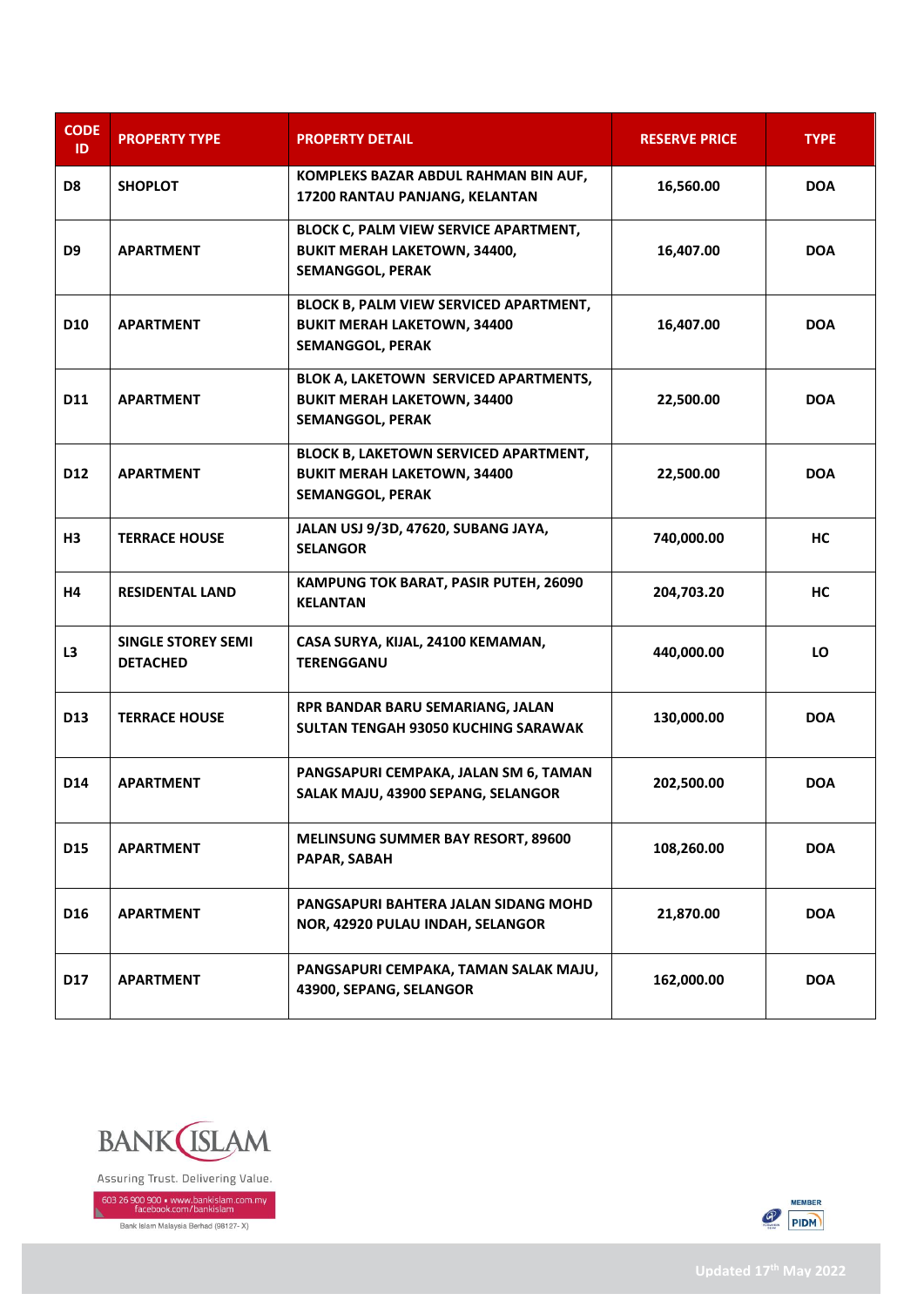| <b>CODE</b><br>ID | <b>PROPERTY TYPE</b>                         | <b>PROPERTY DETAIL</b>                                                                                        | <b>RESERVE PRICE</b> | <b>TYPE</b> |
|-------------------|----------------------------------------------|---------------------------------------------------------------------------------------------------------------|----------------------|-------------|
| H5                | <b>TERRACE HOUSE</b>                         | TAMAN AIR TAWAR INDAH, 13050,<br><b>BUTTERWORTH, PULAU PINANG</b>                                             | 360,000.00           | НC          |
| H6                | <b>TERRACE HOUSE</b>                         | TAMAN BERTAM INDAH, 13200 KEPALA BATAS,<br><b>PULAU PINANG</b>                                                | 450,000.00           | HC          |
| H7                | <b>SINGLE STOREY TERRACE</b><br><b>HOUSE</b> | TAMAN PULAI INDAH, 81300, KANGKAR PULAI,<br><b>JOHOR</b>                                                      | 291,600.00           | НC          |
| H8                | <b>TERRACE HOUSE</b>                         | BANDAR SAUJANA PUTRA, 42610, JENJAROM,<br><b>SELANGOR</b>                                                     | 324,000.00           | HС          |
| H9                | <b>SEMI DETACHED HOUSE</b>                   | KAMPUNG ALOR TEMPOYAK, SURA, 2300<br>DUNGUN, TERENGGANU                                                       | 423,000.00           | HC          |
| D18               | <b>FLAT</b>                                  | PANGSAPURI INDAH, TAMAN AIR TAWAR<br>INDAH, 13050, BUTTERWORTH, PULAU PINANG                                  | 150,000.00           | <b>DOA</b>  |
| D <sub>19</sub>   | <b>APARTMENT</b>                             | BLOCK D, PALM VIEW SERVICED APARTMENT,<br><b>BUKIT MERAH LAKETOWN, 34400,</b><br><b>SEMANGGOL, PERAK</b>      | 25,000.00            | <b>DOA</b>  |
| <b>D20</b>        | <b>APARTMENT</b>                             | BLOCK D, PALM VIEW SERVICED APARTMENT,<br><b>BUKIT MERAH LAKETOWN, 34400,</b><br><b>SEMANGGOL, PERAK</b>      | 15,000.00            | <b>DOA</b>  |
| D <sub>21</sub>   | <b>APARTMENT</b>                             | PANGSAPURI CEMPAKA, JALAN SM 6, TAMAN<br>SALAK MAJU, 43900 SEPANG, SELANGOR                                   | 202,500.00           | <b>DOA</b>  |
| D <sub>22</sub>   | <b>APARTMENT</b>                             | <b>BLOCK B, LAKETOWN SERVICED APARTMENT,</b><br><b>BUKIT MERAH LAKETOWN, 34400</b><br><b>SEMANGGOL, PERAK</b> | 20,250.00            | <b>DOA</b>  |
| D23               | <b>APARTMENT</b>                             | BLOCK D, PALM VIEW SERVICED APARTMENT,<br><b>BUKIT MERAH LAKETOWN, 34400,</b><br><b>SEMANGGOL, PERAK</b>      | 24,300.00            | <b>DOA</b>  |
| D24               | <b>FLAT</b>                                  | MUTIARA PERMAI, TAMAN MUTIARA, 87007,<br>LABUAN, SABAH                                                        | 125,550.00           | <b>DOA</b>  |
| <b>D25</b>        | <b>APARTMENT</b>                             | BLOCK C, PALM VIEW SERVICE APARTMENT,<br><b>BUKIT MERAH LAKETOWN, 34400,</b><br><b>SEMANGGOL, PERAK</b>       | 13,300.00            | <b>DOA</b>  |
| D <sub>26</sub>   | <b>APARTMENT</b>                             | BLOCK AS, SUMMERSET RESORT, ROMPIN,<br><b>26800, PAHANG</b>                                                   | 8,450.00             | <b>DOA</b>  |



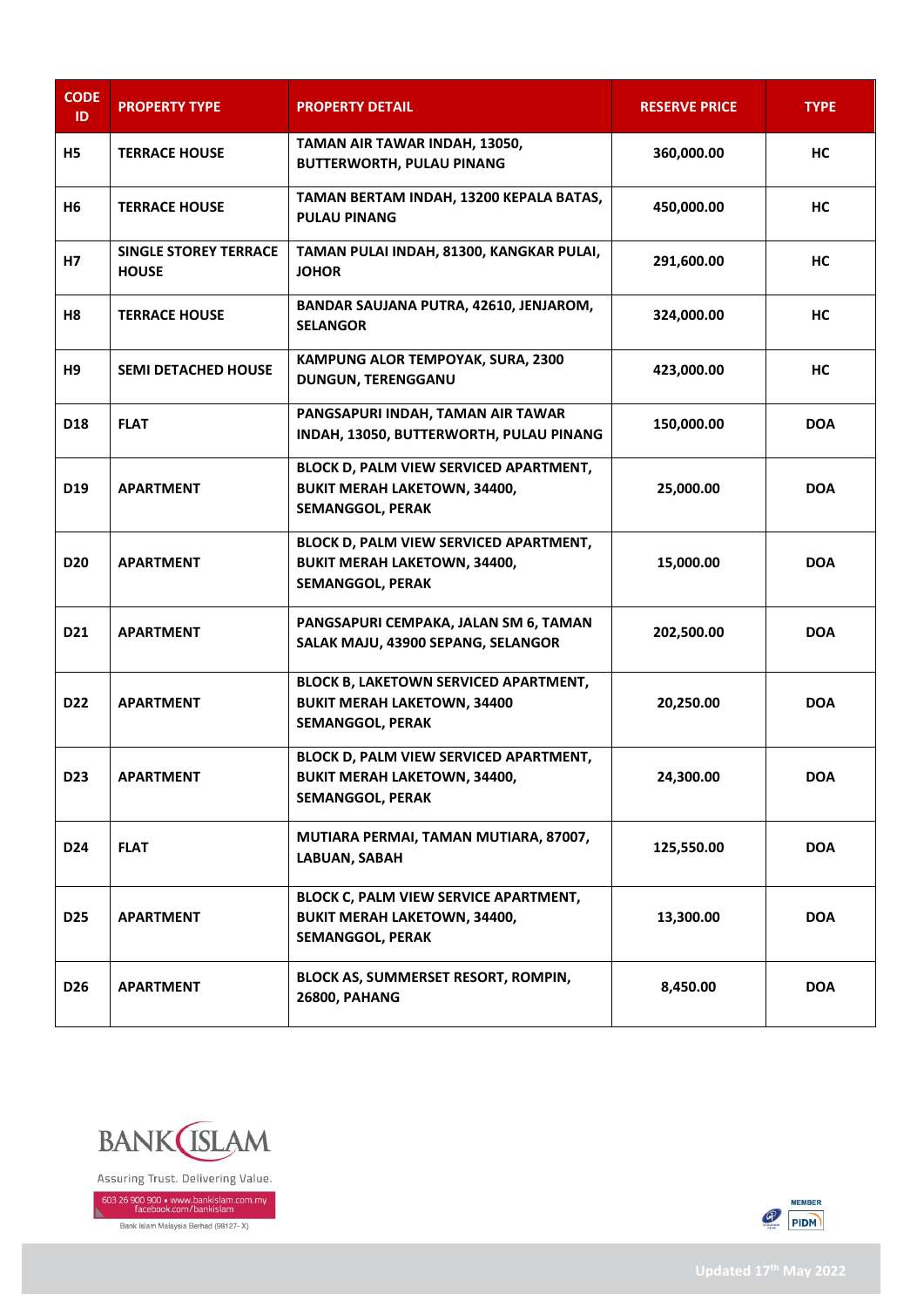| <b>CODE</b><br>ID. | <b>PROPERTY TYPE</b>                         | <b>PROPERTY DETAIL</b>                                                                                        | <b>RESERVE PRICE</b> | <b>TYPE</b> |
|--------------------|----------------------------------------------|---------------------------------------------------------------------------------------------------------------|----------------------|-------------|
| <b>D27</b>         | <b>APARTMENT</b>                             | BLOCK D, LAKETOWN SERVICED APARTMENT,<br><b>BUKIT MERAH LAKETOWN, 34400,</b><br><b>SEMANGGOL, PERAK</b>       | 12,780.00            | <b>DOA</b>  |
| <b>D28</b>         | <b>TERRACE HOUSE</b>                         | TEMPLER BESTARI, PERANGSANG TEMPLER<br>GOLF, 48000, RAWANG, SELANGOR                                          | 695,470.00           | <b>DOA</b>  |
| D <sub>29</sub>    | <b>APARTMENT</b>                             | <b>BLOCK B, LAKETOWN SERVICED APARTMENT,</b><br><b>BUKIT MERAH LAKETOWN, 34400</b><br><b>SEMANGGOL, PERAK</b> | 15,960.00            | <b>DOA</b>  |
| <b>D30</b>         | <b>APARTMENT</b>                             | BLOCK D, LAKETOWN SERVICED APARTMENT,<br><b>BUKIT MERAH LAKETOWN, 34400,</b><br><b>SEMANGGOL, PERAK</b>       | 12,950.00            | <b>DOA</b>  |
| D31                | <b>SHOPLOT</b>                               | <b>BAZAR ABDUL RAHMAN BIN AUF, 17200</b><br>RANTAU PANJANG, KELANTAN                                          | 14,770.00            | <b>DOA</b>  |
| <b>D32</b>         | <b>APARTMENT</b>                             | <b>BANDAR SUNGAI EMAS, 42700, BANTING,</b><br><b>SELANGOR</b>                                                 | 65,610.00            | <b>DOA</b>  |
| <b>D33</b>         | <b>APARTMENT</b>                             | BLOCK B, PUNCAK MUZAFFAR, 75450 HANG<br>TUAH JAYA, AYER KEROH, MELAKA                                         | 233,280.00           | <b>DOA</b>  |
| D34                | <b>APARTMENT</b>                             | SRI PALMA VILLA, BANDAR UNIVERSITI<br>TEKNOLOGI LAGENDA, 71700 MANTIN, NEGERI<br><b>SEMBILAN</b>              | 81,000.00            | <b>DOA</b>  |
| <b>D35</b>         | <b>APARTMENT</b>                             | <b>BLOCK B, LAKETOWN SERVICED APARTMENT,</b><br><b>BUKIT MERAH LAKETOWN, 34400</b><br><b>SEMANGGOL, PERAK</b> | 30,000.00            | <b>DOA</b>  |
| H <sub>10</sub>    | <b>SINGLE STOREY TERRACE</b><br><b>HOUSE</b> | TAMAN TUALANG INDAH, 28400 MENTAKAB,<br><b>PAHANG</b>                                                         | 155,000.00           | НC          |
| L4                 | <b>SINGLE STOREY TERRACE</b><br><b>HOUSE</b> | TAMAN SRI ZASNA, JALAN PANTAI CAHAYA<br>BULAN, 15350 KOTA BHARU, KELANTAN                                     | 290,000.00           | LO          |
| L5                 | <b>SEMI DETACHED</b><br><b>BUNGALOW</b>      | <b>KAMPUNG GONG TENGAH, PENGKALAN</b><br>CHEPA, 16100 KOTA BHARU, KELANTAN                                    | 500,000.00           | LO          |
| L6                 | <b>SINGLE STOREY TERRACE</b><br><b>HOUSE</b> | TAMAN DESA PERMAI, KUALA BESUT,<br><b>KAMPUNG</b><br>TOK HAS, 22000, JERTEH, TERENGGANU                       | 180,000.00           | LO          |



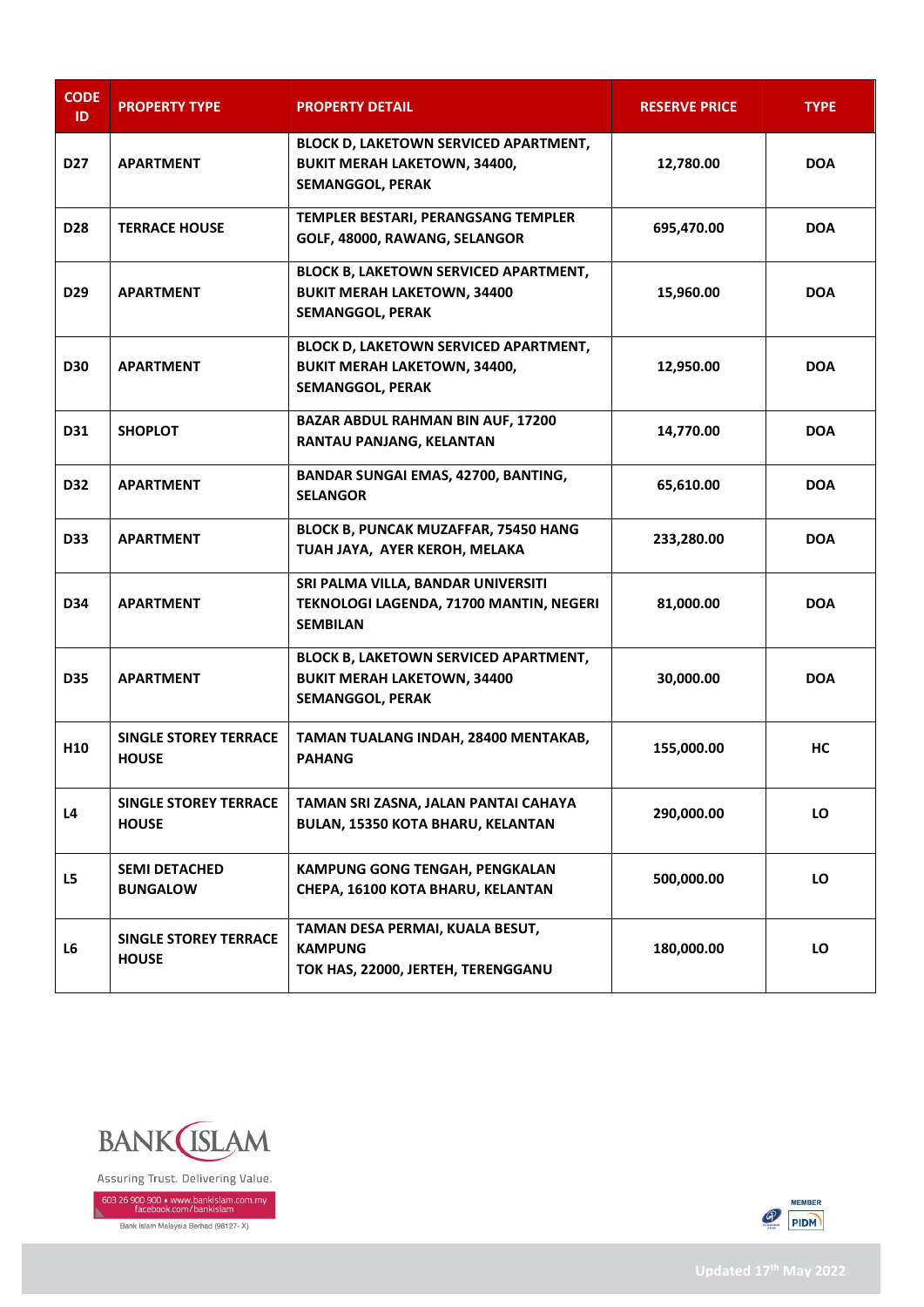| <b>CODE</b><br>ID. | <b>PROPERTY TYPE</b>                                                  | <b>PROPERTY DETAIL</b>                                                                | <b>RESERVE PRICE</b> | <b>TYPE</b> |
|--------------------|-----------------------------------------------------------------------|---------------------------------------------------------------------------------------|----------------------|-------------|
| H11                | <b>SINGLE STOREY TERRACE</b><br><b>HOUSE</b>                          | TAMAN KLEDANG FASA 2, 31100 SUNGAI<br><b>SIPUT, PERAK</b>                             | 120,000.00           | НC          |
| H <sub>12</sub>    | <b>TERRACE HOUSE</b>                                                  | TAMAN WIRA JAYA, PERKAMPUNGAN<br>SEBERANG BALOK, 26100, KUANTAN, PAHANG               | 216,000.00           | НC          |
| L7                 | <b>BUNGALOW</b>                                                       | KAMPUNG LALANG LUAS, 18500, MACHANG,<br><b>KELANTAN</b>                               | 200,000.00           | LO          |
| H <sub>13</sub>    | <b>DOUBLE STOREY</b><br><b>TERRACE HOUSE</b>                          | <b>TAMAN MUTIARA PUCHONG, 47100</b><br><b>PUCHONG, SELANGOR</b>                       | 680,000.00           | НC          |
| L8                 | <b>AGRICULTURAL LAND</b>                                              | BUKIT JEROK, MUKIM JABI, DAERAH BESUT,<br><b>TERENGGANU</b>                           | 220,000.00           | LO          |
| H <sub>14</sub>    | <b>SINGLE STOREY TERRACE</b><br><b>HOUSE</b>                          | KAMPUNG JALAN BERTAM, 17500 TANAH<br><b>MERAH KELANTAN</b>                            | 186,300.00           | НC          |
| H <sub>15</sub>    | <b>BUNGALOW</b>                                                       | KAMPUNG TEBING TINGGI, 17500, TANAH<br><b>MERAH</b><br><b>KELANTAN</b>                | 129,600.00           | НC          |
| H <sub>16</sub>    | <b>SINGLE STOREY</b><br><b>BUNGALOW</b>                               | TAMAN DESA AMAN,09410 PADANG SERAI<br><b>KEDAH</b>                                    | 300,000.00           | НC          |
| H <sub>17</sub>    | <b>SINGLE STOREY TERRACE</b><br><b>HOUSE</b>                          | TAMAN KLEDANG, 31100, SUNGAI SIPUT,<br><b>PERAK</b>                                   | 121,500.00           | HC          |
| H18                | <b>SINGLE STOREY TERRACE</b><br><b>HOUSE</b>                          | <b>TAMAN SUKMA OFF JALAN SULTAN</b><br>TENGAH, PETRA JAYA, 93050, KUCHING,<br>SARAWAK | 135,000.00           | НC          |
| L9                 | <b>CONDOMINIUM</b>                                                    | PANTAI PANORAMA CONDOMINIUM, JALAN<br>KERINCHI, 59200 KUALA LUMPUR                    | 513,000.00           | LO          |
| H <sub>19</sub>    | <b>TERRACE HOUSE</b>                                                  | DESA COALFIELDS, 47000 SUNGAI BULOH,<br><b>SELANGOR</b>                               | 480,000.00           | НC          |
| H <sub>20</sub>    | <b>DOUBLE STOREY</b><br><b>CLUSTER SEMI-</b><br><b>DETACHED HOUSE</b> | TAMAN CINDAI JAYA, 08000 SUNGAI PETANI,<br><b>KEDAH</b>                               | 251,100.00           | НC          |
| H21                | <b>SINGLE STOREY TERRACE</b><br><b>HOUSE</b>                          | TAMAN LEMBAH JERAI,08300 GURUN, KEDAH                                                 | 145,000.00           | НC          |